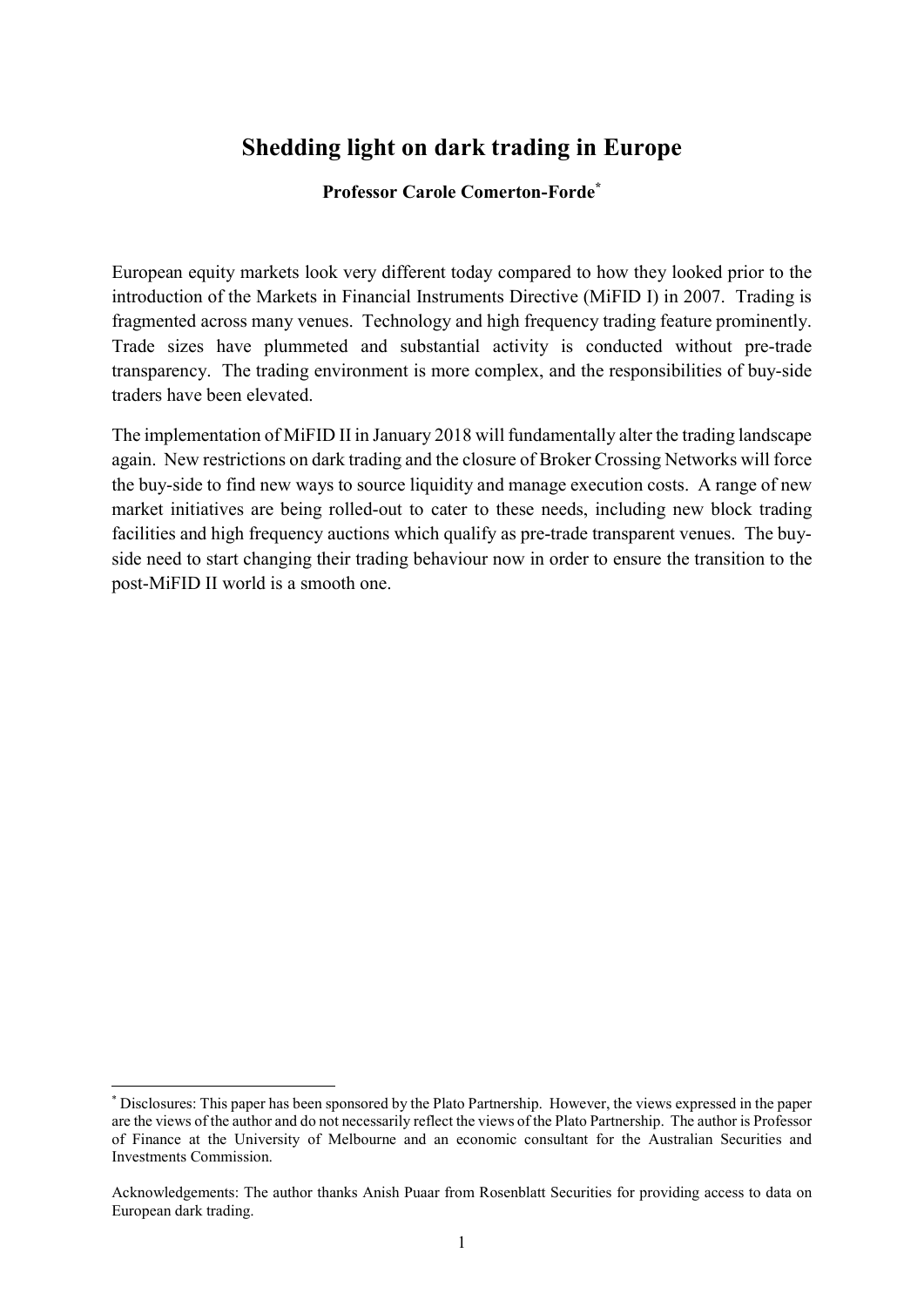## Background: Where are we now and how did we get here?

European equity markets have been fundamentally transformed over the last decade. The Markets in Financial Instruments Directive (MiFID I), implemented in November 2007, heightened competition for the provision of equity trading services. Incumbent exchanges, the primary listing venues, quickly lost market share to new entrants. Today, the primary listing venues typically account for only 50 and 60 percent of consolidated volume in stocks listed on their own market.

MiFID I created two categories of trading venues: Registered Markets (RMs) and Multilateral Trading Facilities (MTFs). These venues are required to publish bid and offer prices and volumes, unless they meet the criteria for one of four pre-trade transparency waivers: the reference price waiver, the negotiated trade waiver, the order management facility waiver and the large-in-scale waiver (see Table I for details of these waivers). Many MTFs operate without pre-trade transparency under the reference price waiver. Brokers are also able to operate Broker Crossing Networks (BCNs) and Systematic Internalisers (SIs). BCNs are able to match client orders internally without providing pre-trade transparency. SIs allow brokers to internalise customer order flow, with limited quoting obligations. Under MiFID I, new MTFs and BCNs proliferated, leading to rapid growth in the share of volume executed without pretrade transparency, colloquially referred to as dark trading.

| Waiver                    | <b>Explanation</b>                                                                                                                                                                                                                                                                                                                                                                                    |
|---------------------------|-------------------------------------------------------------------------------------------------------------------------------------------------------------------------------------------------------------------------------------------------------------------------------------------------------------------------------------------------------------------------------------------------------|
| Reference price           | This waiver is available to systems that determine price by reference<br>to prices generated by other systems. The reference price must be<br>widely published and should be regarded by market participants as<br>being a reliable reference price. Under MiFID I, the reference price<br>may be the bid, offer or midpoint price. Under MiFID II the reference<br>price must be the midpoint price. |
| Negotiated trade          | This waiver is available to systems that formalise negotiated<br>transactions provided that transaction takes place at or within the<br>current volume-weighted spread, or is subject to conditions other than<br>the current market price of the share (e.g. a volume weighted average<br>price transaction).                                                                                        |
| Order management facility | This waiver can be used when orders are held in an order management<br>facility maintained by a RM or MTF pending those orders being<br>disclosed to the market                                                                                                                                                                                                                                       |
| Large-in-scale            | This waiver can be used when an order is considered to be large-in-<br>scale compared with normal market size. The minimum size<br>thresholds are set with reference to average daily turnover.<br>See Table II for details of these thresholds.                                                                                                                                                      |

Table I. Pre-trade transparency waivers

Source: ESMA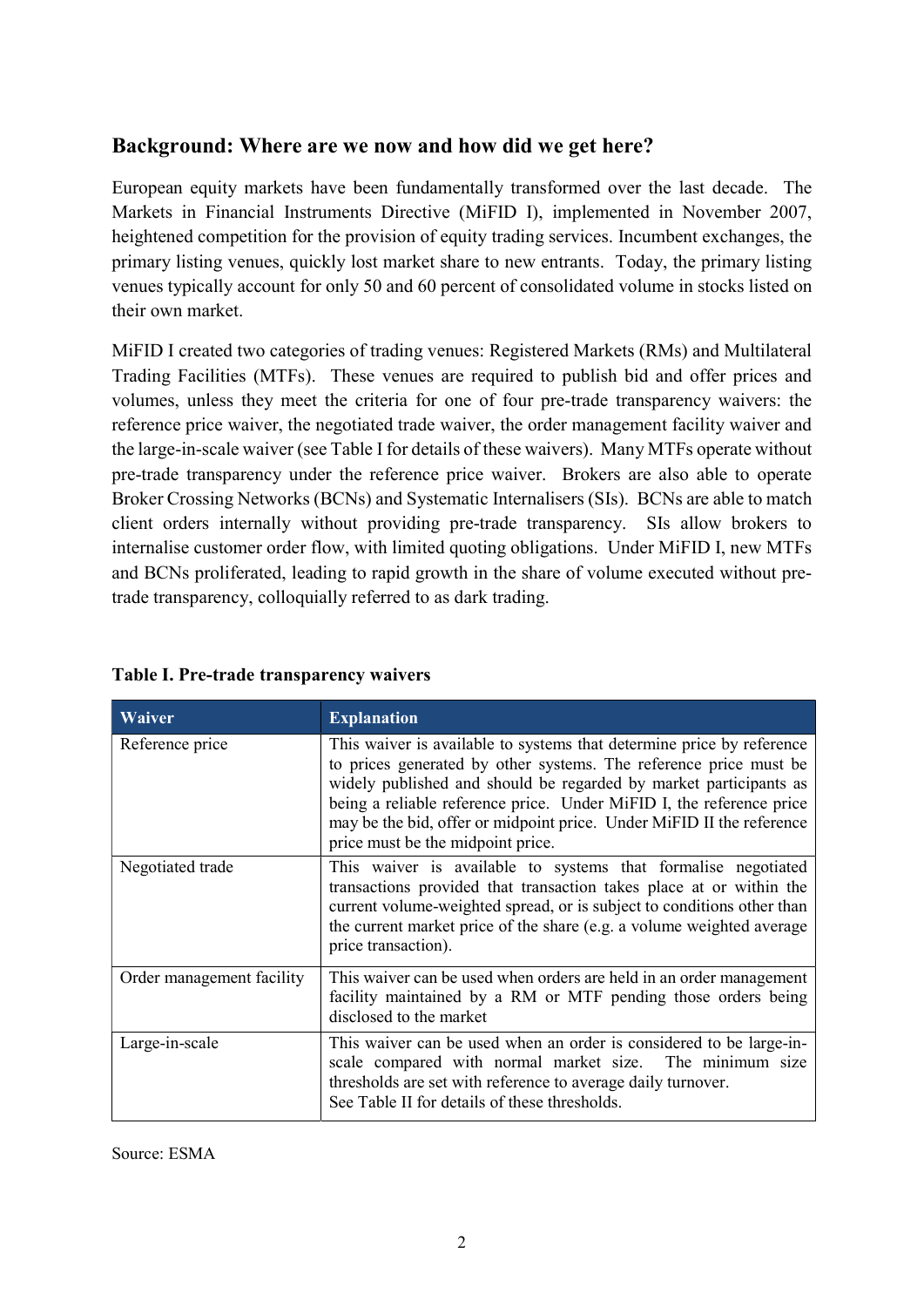Figure 1 reports estimated growth in dark MTF and BCN market shares. During the period January 2011 to January 2017 dark trading increased from around 3% to 8.75% of consolidated volume (Rosenblatt Securities).



Figure 1. Estimated market share for Dark MTFs and BCNs

Source: Rosenblatt Securities

Technology also played a critical role in the transformation of the equities market. Fragmentation created opportunities for traders to exploit pricing differences across trading venues. Proprietary traders, using high frequency trading (HFT) strategies, quickly emerged as significant players in the market accounting for 24 to 43% of consolidated volumes.<sup>1</sup> Traditional investors in the market also adopted more sophisticated trading technology, in the form of execution algorithms and smart order routers, to source liquidity across the numerous trading venues. The outcome of the growth in HFT and increased use of execution algorithms was a large decline in average lit trade sizes from around €30,000 to €40,000 before MiFID I (Credit Suisse) to around  $65,000$  to  $6,000$  (Rosenblatt Securities).<sup>2</sup>

These changes took place against the backdrop of the financial crisis. As a result, the sell-side was less willing and/or less able to provide capital to facilitate large trades. Similarly, the buy-

<sup>-</sup> $<sup>1</sup>$  See ESMA (2014) for details.</sup>

 $2$  A similar transformation in equities trading occurred in the U.S. and Canadian markets which also implemented regulations promoting competition for trading around the same time as MiFID I was adopted.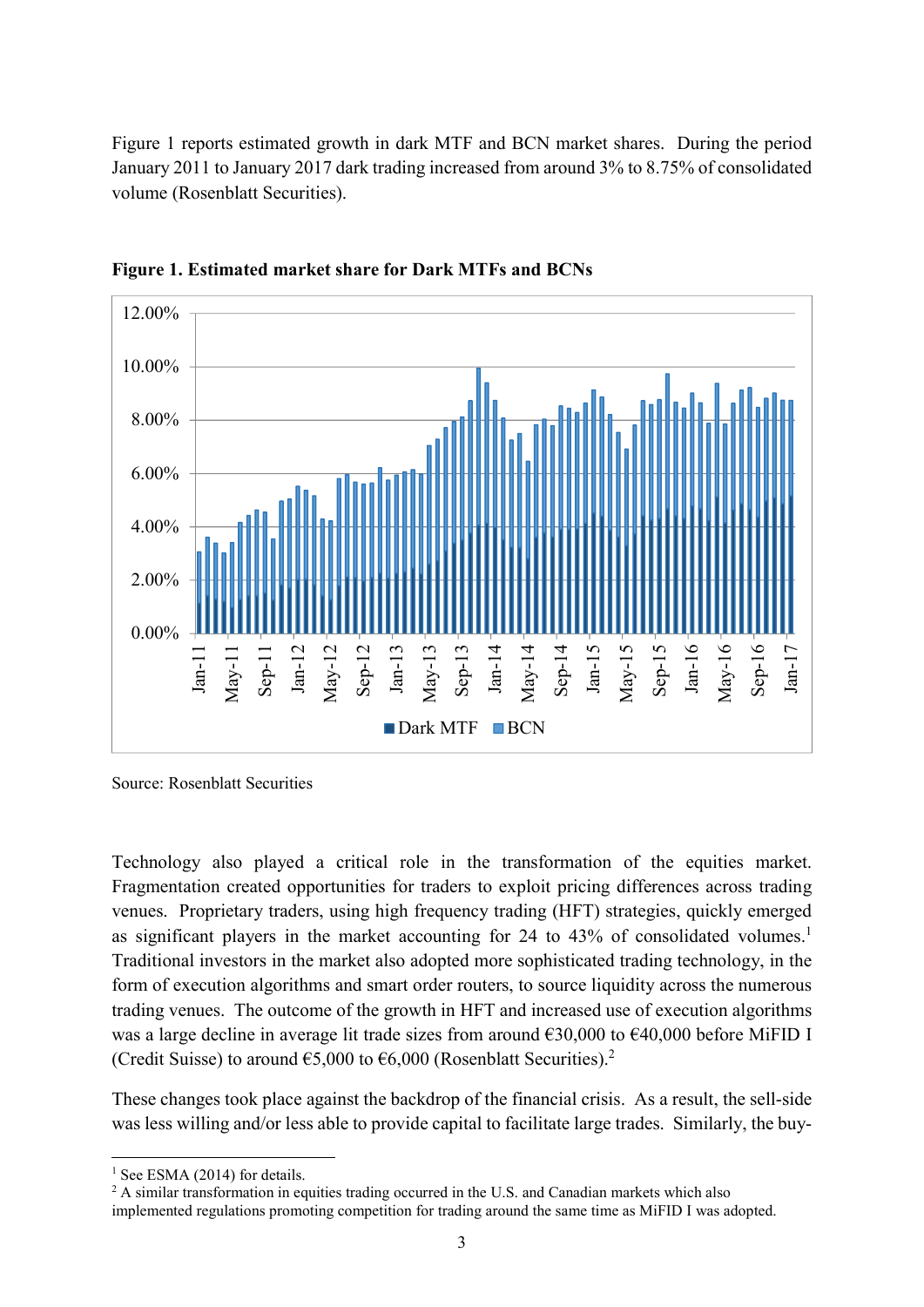side became more cautious about the use of block trades due to the high levels of volatility in the market.

European equities markets today are far more complex than they were prior to the introduction of MiFID I. The growth in HFT has heightened concerns among traditional investors about information leakage and order anticipation which can lead to higher market impact costs. However, competition for trading services has reduced the explicit costs of trading, and has created a range of alternative trading models aimed at meeting the needs of different types of traders/investors. The Credit Suisse Composite Cost Index, which represents the change in actual transaction costs, adjusted for trade size and execution style, indicates that implicit costs have fallen substantially since the introduction of MiFID I.

The planned implementation of MiFID II in January 2018 has unleashed a new phase of market reforms and change. It will take some time before the implications of these changes are completely understood. This paper explores issues related to changes in dark trading arising due to MiFID II with a focus on the impact on the buy-side.

## What the buy-side want: Sourcing liquidity

The objectives of a buy-side trader are simple: to source sufficient liquidity whilst minimising information leakage and price impact. Meeting these objectives has undoubtedly become more challenging in the post-MiFID I world. Traders must now source liquidity from a large number of lit and dark trading venues. As the number of venues increases, this task becomes more difficult. Traders must also navigate the costs and benefits of the different types of venues that are available to them. To be successful, buy-side firms must invest in more sophisticated analytics tools to enable them to demonstrate execution quality and develop forward looking tools to enhance execution outcomes.

When sourcing liquidity, buy-side traders must trade-off the probability of execution against the likelihood of information leakage. Ideally buy-side traders want to find natural liquidity (i.e. other long term investors), and to minimise the cost associated with intermediation. Block trading is highly desirable, as it enables firms to execute a large volume of stock without information leakage. However, block liquidity is difficult to find, so the probability of securing block executions is low.

An alternative approach to sourcing liquidity is to use execution algorithms which break up large 'parent' orders into small 'child' orders. Here the trader can influence the probability of execution through their choice of algorithm which determines the aggressiveness of the order placement strategy, size of the child order and the extent to which they use lit vs. dark venues. More passive strategies, smaller child orders and greater use of dark liquidity will reduce information leakage and the possibility for order anticipation, but will increase the time taken to execute the order and increase the risk of non-execution. When breaking up 'parent' orders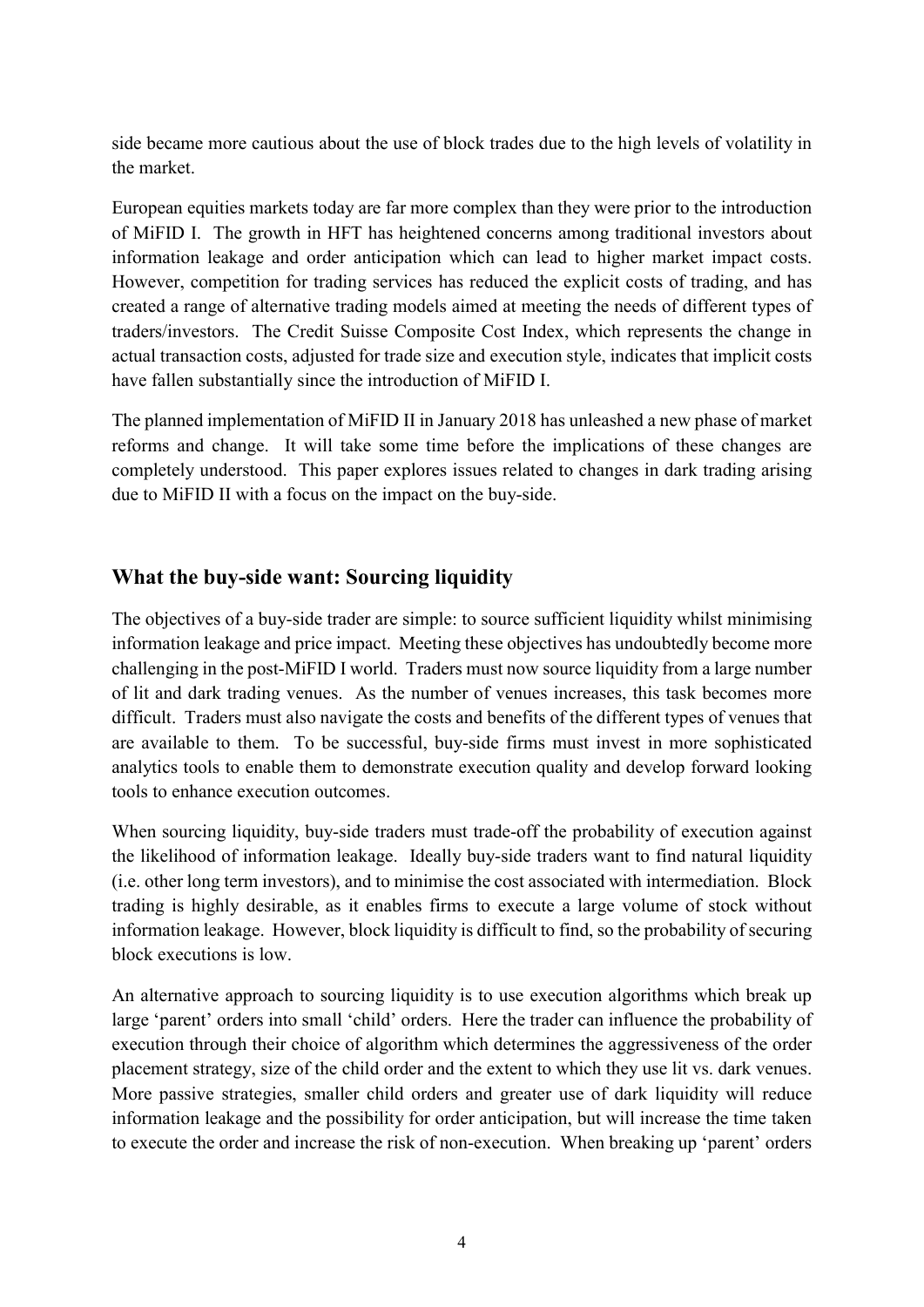into multiple 'child' orders and executing them over time, buy-side traders face the risk that high frequency traders engage in order anticipation strategies.<sup>3</sup>

Recent academic research suggests that such strategies can substantially increase the price impact of large institutional trades.<sup>4</sup> These studies show that if other traders are able to stepahead of or back-run large orders, institutional investors will be adversely affected.

Attempts by the buy-side to reduce the possibility of order anticipation has contributed to the shift in activity to dark venues and a reduction in average trade sizes on both lit and dark venues. Traders will first seek execution in low cost, low immediacy venues, such as midpoint dark pools, but as their demand for immediacy increases they will shift orders to dark venues which allow more aggressive pricing. If they fail to execute in the dark they will shift order flow to lit venues which offer higher immediacy, but also higher cost.<sup>5</sup> As a consequence of traders' preferences for dark execution when immediacy is low, trades that are executed on lit venues tend to be more informed on average, than trades executed in the dark.<sup>6</sup>

Flexibility to use block, dark and/or lit liquidity depending on the traders demand for immediacy is critical to ensuring buy-side firms are able to achieve the best possible trading outcomes for their clients.

## Regulatory attitudes: Safeguarding well-functioning markets

The previous section highlights the importance of block and dark trading to the buy-side. Despite its importance, regulators in Europe and around the globe have expressed concern about the rapid growth in dark trading over the last decade. Regulator concerns tend to focus on its impact on aggregate market quality – namely price discovery and liquidity. Both of which are critical to well-functioning markets.

Price discovery may be impacted because dark venues reveal less information about the trading process.<sup>7</sup> Post-trade reporting of both lit and dark trades contributes to price discovery, however, more information is revealed by lit venues than dark venues. When limit orders are submitted to a lit venue, information is immediately available to other investors. In contrast, investors are unaware when dark orders are submitted. Even when a dark order is executed, less information is revealed to the market than a lit order. Other investors do not know the size of the original order, how long it has rested in the market, and if the order is executed at

-

<sup>&</sup>lt;sup>3</sup> According to the Securities and Exchange Commission, order anticipation "involves any means to ascertain the existence of a large buyer (seller) that does not involve violation of a duty, misappropriation of information, or other misconduct. Examples include the employment of sophisticated pattern recognition software to ascertain from publicly available information the existence of a large buyer (seller), or the sophisticated use of orders to 'ping' different market centers in an attempt to locate and trade in front of large buyers and sellers."

<sup>&</sup>lt;sup>4</sup> See for example van Kervel and Menkveld (2015) and Korajczyk and Murphy (2014).

<sup>&</sup>lt;sup>5</sup> Menkveld, Yueshen and Zhu (2017) provide empirical evidence supporting this 'pecking order' among venues. They do this by examining changes in venue market shares at times when trader immediacy increases (e.g. increases in VIX, earnings and macro news announcements).

<sup>6</sup> Zhu (2014) provides theoretical support for this outcome, and Comerton-Forde and Putnins (2015) provide empirical support.

<sup>7</sup> Dark venues typically set prices based on prices displayed in lit venues.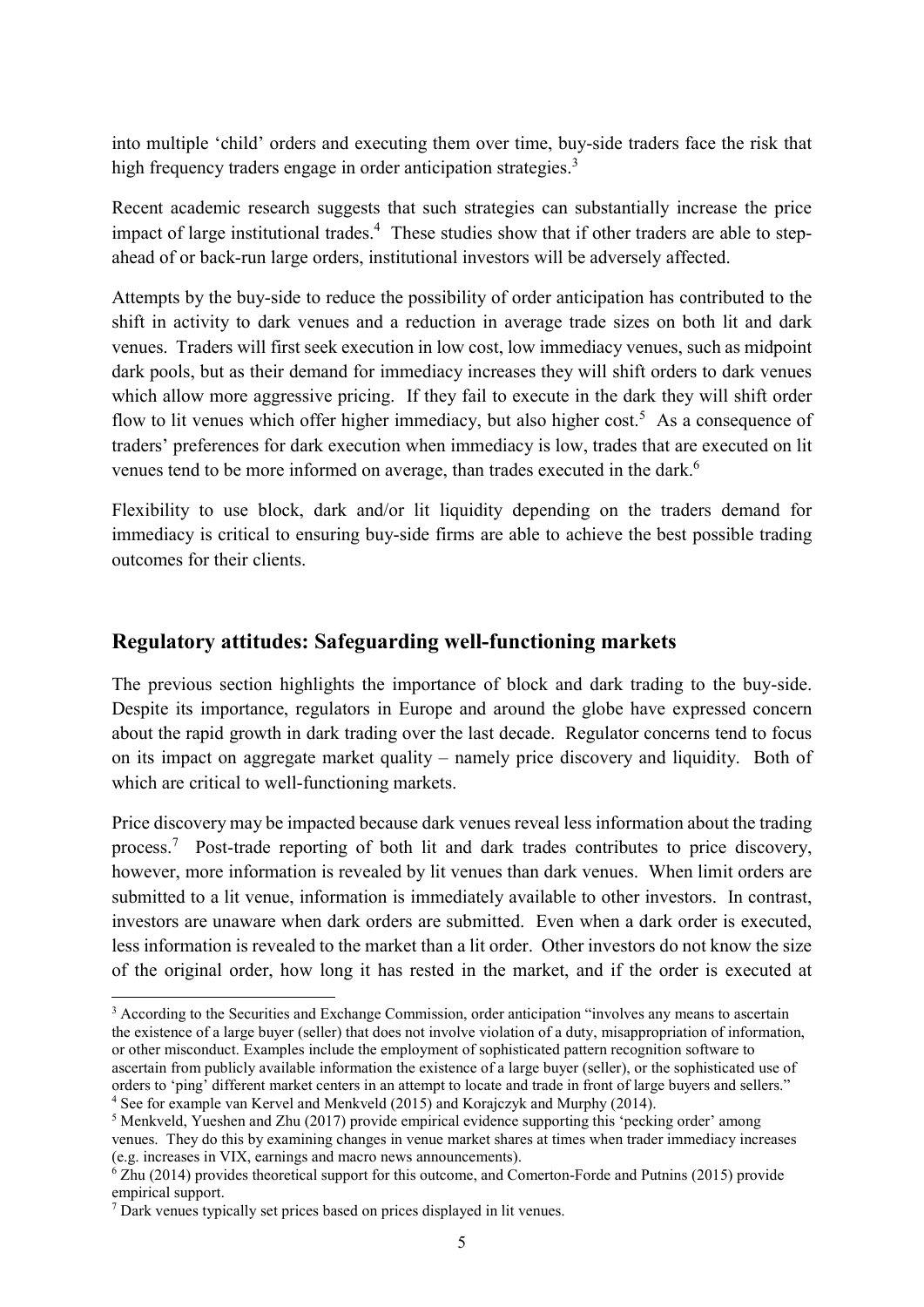midpoint they are unable to identify whether the trade was initiated by the buyer or seller. These features reveal information to the market and are precisely why dark trading is attractive to the buy-side – but the reduction in information about the trading process may contribute to slower price discovery. This issue becomes particularly pronounced when large volumes of trades are executed in the dark and if dark and lit venues attract different types of order flow. For example, if dark venues predominantly attract uninformed order flow (i.e. order flow with low demand for immediacy) as discussed in the previous section, then the residual order flow on the lit venues will be highly informed which may result in wider bid ask spreads, as limit order providers seek to protect themselves from trading with informed traders.

Concerns about the impact of dark trading on liquidity are related. Displayed limit orders reveal information and provide a free-option to other traders. If dark orders have equal priority with lit orders, there is little incentive to display limit orders. Therefore, regulators are concerned that if dark trading is unrestricted, displayed (and accessible) liquidity will decline. This would result in wider bid ask spreads and lower displayed depth.

There is only limited theoretical and empirical evidence supporting or rejecting these arguments. On price discovery, one theory finds that reducing the number of uninformed traders on lit venues will harm price discovery if it discourages investors from undertaking research to learn private information, while another shows that it will improve price discovery if all investors have the same information. $8$  Recent empirical work suggests that there is a tipping point at which price discovery may be harmed if the level of dark trading is too high.<sup>9</sup> The empirical evidence on the association between dark trading and liquidity is mixed.<sup>10</sup> However, the evidence suggests that not all types of dark trading are the same. For example, block trades do not have any impact on price discovery.<sup>11</sup>

One area of shared concern for regulators and buy-side firms is the operational transparency of dark venues. Unlike exchanges, dark venues are afforded significant flexibility on how their venues are operated, and disclosure requirements about how the venues are operated are relatively low. As a result, there is a high degree of uncertainty about exactly how dark venues match order flow and who is allowed to participate in each venue. This issue has received considerable attention following the announcement of numerous cases of misconduct in US dark pools.<sup>12</sup> A common theme amongst these cases is miscommunication about the types of traders allowed to participate in these pools. Investors were typically led to believe that the pools were free from high frequency and proprietary order flow, when in fact they were not. These cases have led to improvements in the operational transparency of dark venues and have contributed to the buy-side demanding more information about the operations of dark venues.

-

<sup>8</sup> See Kyle (1981, 1989) and Zhu (2014) for details.

<sup>&</sup>lt;sup>9</sup> See Comerton-Forde and Putnins (2015).

 $10$  See Buti, Rindi and Werner (2011), Nimalendran and Ray (2014), Ready (2013) and Kwan, Masulis and McInish (2015).

<sup>&</sup>lt;sup>11</sup> See for example Ready (2013) and Comerton-Forde and Putnins (2015).

 $12$  See for example In the Matter of ITG Inc. and Alternet Securities Inc., Securities Exchange Act Release No. 75672 (Aug. 12, 2015), available at https://www.sec.gov/litigation/admin/2015/33-9887.pdf, In the Matter of UBS Securities LLC, Securities Exchange Act Release No. 74060 (Jan. 15, 2015), available at http://www.sec.gov/litigation/admin/2015/33-9697.pdf.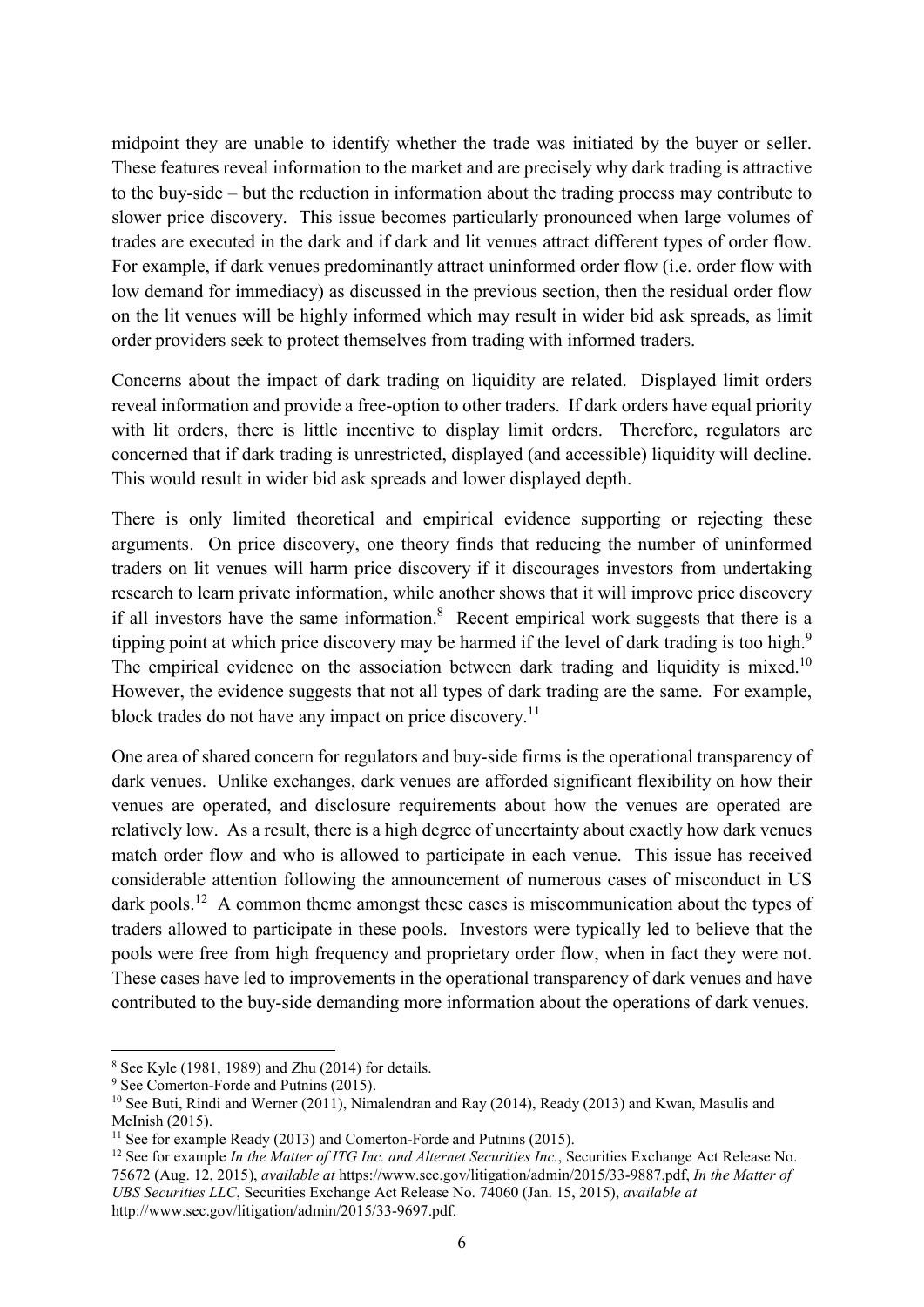## Regulatory actions around the globe

Although the focus of this paper is on the European equities markets, it is helpful to provide a global context for the regulatory environment. Like the European markets, other developed markets have experienced rapid growth in the level of dark trading since competition for equities trading has been introduced. At its peak, dark trading accounted for 15% of consolidated volume Australia, 10% in Canada and 18% in the US.<sup>13</sup>

#### Changes in Canada and Australia

The Canadian regulator was the first to regulate dark trading in October 2012, followed by the Australian regulator in May 2013. The approach taken in Canada and Australia was broadly consistent – for trades below specified trade sizes, trades executed in the dark were required to offer a minimum level of price improvement relative to the displayed quotes. In Canada, minimum price improvement was defined as a tick size or half a tick when the stock was trading at its minimum tick size. In Australia, it was defined as one tick or the midpoint of the displayed quotes. The motivation for introducing these rules was also similar across the two markets. The rules aimed to reduce the overall level of dark trading, and therefore limit its impact on price discovery and liquidity. It also aimed to encourage displayed liquidity by ensuring that displayed liquidity must be executed ahead of dark orders at the same price. The impact of these rules was dramatic and immediate. In Canada, the level of dark trading fell from 9% to 5%, and in Australia it fell from 15% to 10%. However, there was little impact on overall market quality, as measured by spreads and depth.<sup>14</sup>

At the same time, the Australian regulators also reduced the minimum size requirements for block trades in less liquid stocks. Block trades may occur at any price. Unsurprisingly this change led to an increase in block trading.

#### Changes in the U.S.

-

The US regulatory approach to dark trading has been relatively light touch. Although the Securities and Exchange Commission (SEC) has published consultation papers to solicit industry feedback, to date no restrictions on dark trading have been imposed. However, in November 2015, the SEC proposed a significant increase in the disclosure obligations for Alternative Trading Systems (ATSs), requiring them to publicly report details about their operations including fees, trading services, use of market data, fair access standards, and details of their smart order routers and algorithms. In addition, commencing in May 2014 Financial Industry Regulatory Authority  $(FINRA)^{15}$  required all ATSs to report aggregate weekly volume information and number of trades, by security. These enhanced disclosures and

<sup>&</sup>lt;sup>13</sup> For Canada and Australia these numbers include dark trades below block size and in the US this includes all trades in dark pools. For Canada these statistics are from Devani, Anderson and Zhang (2015), for Australia they are from ASIC Report 394 and the US from Rosenblatt Securities.

<sup>&</sup>lt;sup>14</sup> See Devani, Anderson and Zhang (2015) and ASIC Report 394 for further details.

<sup>&</sup>lt;sup>15</sup> FINRA is an independent, not-for-profit organization authorized by Congress to protect America's investors by making sure the broker-dealer industry operates fairly and honestly.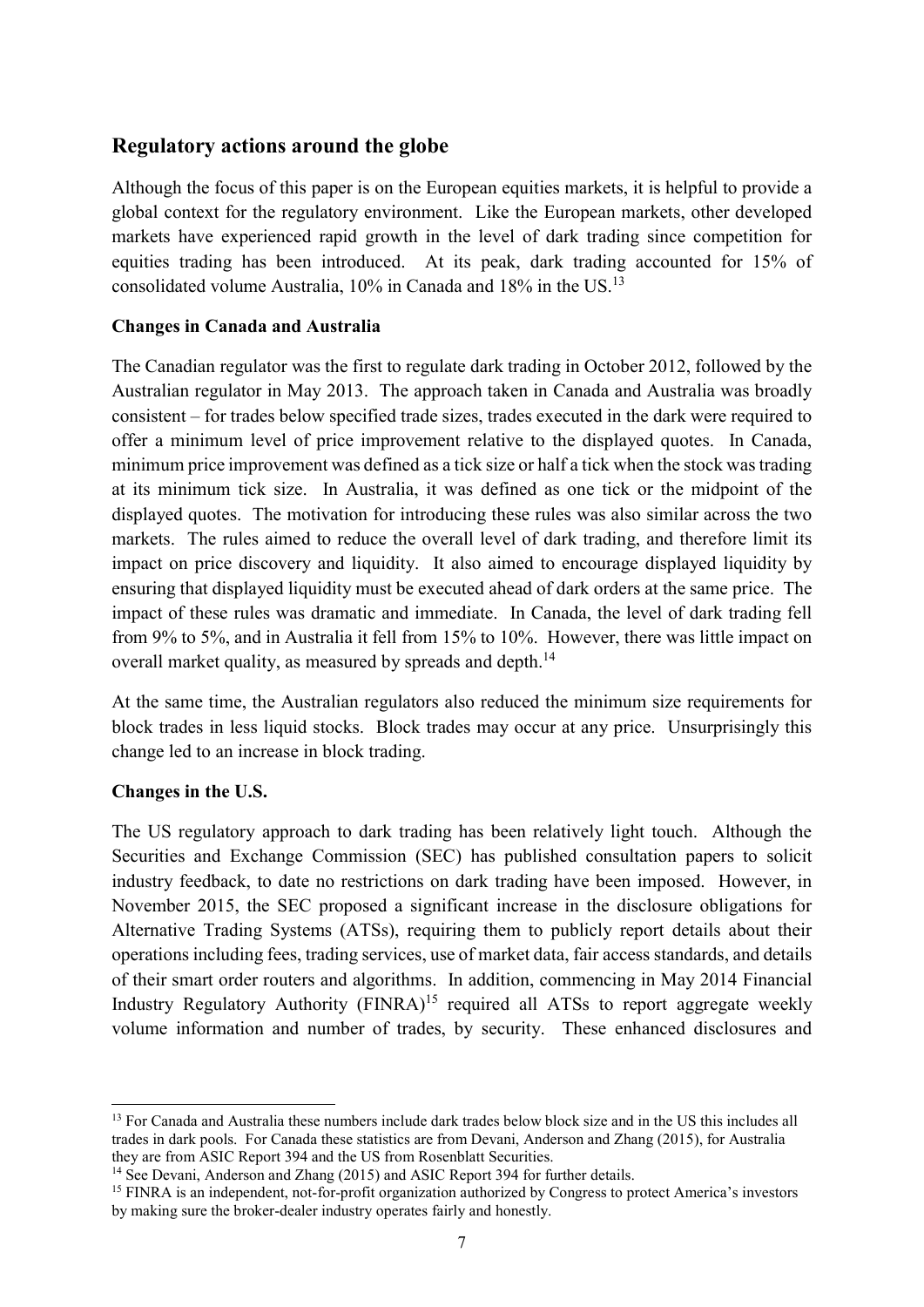additional data have helped to raise investor confidence in dark trading, and also helped to inform the debate about appropriate regulation.

#### Proposed changes in Europe

The dark trading rules that form part of MiFID II, are by far the most restrictive. The objectives of MiFID II include enhancing pre-trade transparency and forcing trading onto RMs, MTFs and SIs. These objectives are achieved through a number changes:

- 1. The scope of the reference price waiver has been narrowed. Reference price trades will only be allowed at midpoint, whereas under MiFID I they are also allowed at the bid and offer.
- 2. The reference price and negotiated trade waivers will become subject to the so-called double volume caps, which limits the use of these two waivers to:
	- o 4% of volume in a stock in a single dark pool; and
	- o 8% of the volume in a stock across all dark pools.

The caps apply only to transactions taking place on RMs and MTFs — and not to SI or Over the Counter (OTC) transactions.

- 3. BCNs will be abolished, requiring brokers seeking to execute client-to-client matches to send these orders to either RMs or MTFs.
- 4. SIs will still be allowed, but the requirements will become more onerous:
	- o Any firm which deals on its own account on a "frequent systematic and substantial basis" must be registered as an  $SI^{16}$ 
		- For liquid equity instruments SIs will be required to make public firm quotes.
		- For illiquid equity instruments SIs must make quotes available to its clients on request.
	- o Publicly available quotes are only required for orders below standard market size, and must be made for volumes equal to a minimum of 10% of standard market size. SIs may provide liquidity in larger size at their own discretion. The SI may select the clients to whom it gives access to its quotes, provided it does so in an objective and non-discriminatory manner.
	- o SIs may only cross client flow against internal orders not to execute client-to-client matches.

MiFID II will also alter the minimum size thresholds for trades using the for Large-in-Scale (LIS) waiver. The size requirements were lowered for low volume stocks, but increased for the most active stocks in the market. Details of these thresholds are provided in Table II.

<sup>-</sup><sup>16</sup> The regulations define quantitative criteria for what constitutes frequent and substantial for different types of instruments.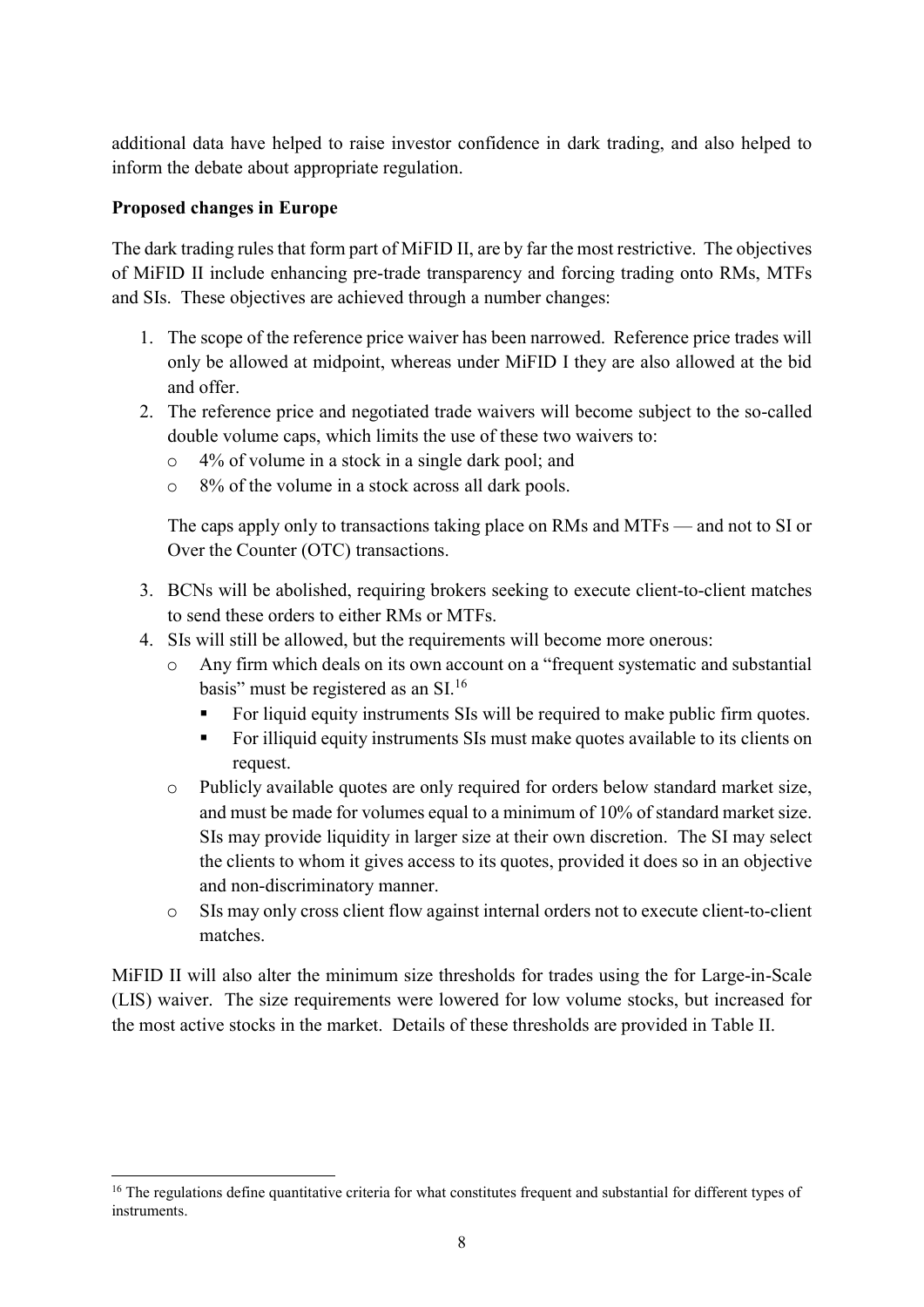| <b>Average daily turnover</b> | Minimum order size qualifying as LIS |                 |  |  |
|-------------------------------|--------------------------------------|-----------------|--|--|
| (EUR)                         | <b>MiFID I</b>                       | <b>MiFID II</b> |  |  |
| $\rm < 50k$                   | 50,000                               | 15,000          |  |  |
| $50k - 100k$                  | 50,000                               | 30,000          |  |  |
| $100k - 500k$                 | 50,000                               | 60,000          |  |  |
| $500k - 1m$                   | 100,000                              | 100,000         |  |  |
| $1m - 5m$                     | 250,000                              | 200,000         |  |  |
| $5m - 25m$                    | 250,000                              | 300,000         |  |  |
| $25m - 50m$                   | 400,000                              | 400,000         |  |  |
| $50m - 100m$                  | 500,000                              | 500,000         |  |  |
| >100m                         | 500,000                              | 650,000         |  |  |

#### Table II. Large-in-scale threshold definitions

Source: ESMA

#### Likely impact of changes in Europe

The narrower scope for the reference price waiver is consistent with the price improvement rules introduced by the Australian and Canadian regulators. Experiences in these markets suggest that the buy-side is able to adapt to this change relatively easily and without a substantial change in trading strategies.

In contrast, the double volume caps are highly contentious and will have a dramatic and likely adverse effect on market quality. The caps will be assessed by the European Securities and Markets Authority (ESMA) on a 12-month rolling basis within five working days of the end of each calendar month. If the volume on a single venue exceeds 3.75% or the volume across all dark venues exceeds 7.75% ESMA will publish another report within 5 days of the 15th of the calendar month. The competent authority will, within two working days of this report being published, suspend trading on a single venue if its volume exceeds 4%; and/or on all dark venues if the aggregate volume exceeds 8%. These suspensions will remain in place for a period of six months – essentially prohibiting dark trading on the specified venue, or across all venues for that period.

Clearly such a blunt instrument will significantly disrupt the usual trading strategies for institutional investors, and as result impact their execution costs.

So how likely is it that these caps will be breached? It is difficult to answer this question with certainty because the current data being captured reflects MiFID I rather than MiFID II requirements. This means that estimates of the volume of trades using the reference price waiver are overestimated because (i) it allows trading at the bid and the offer, rather than only midpoint; and (ii) the current flexibility on the reference price waiver means that trades which will be reported under the LIS waiver next year, may currently be reported using the reference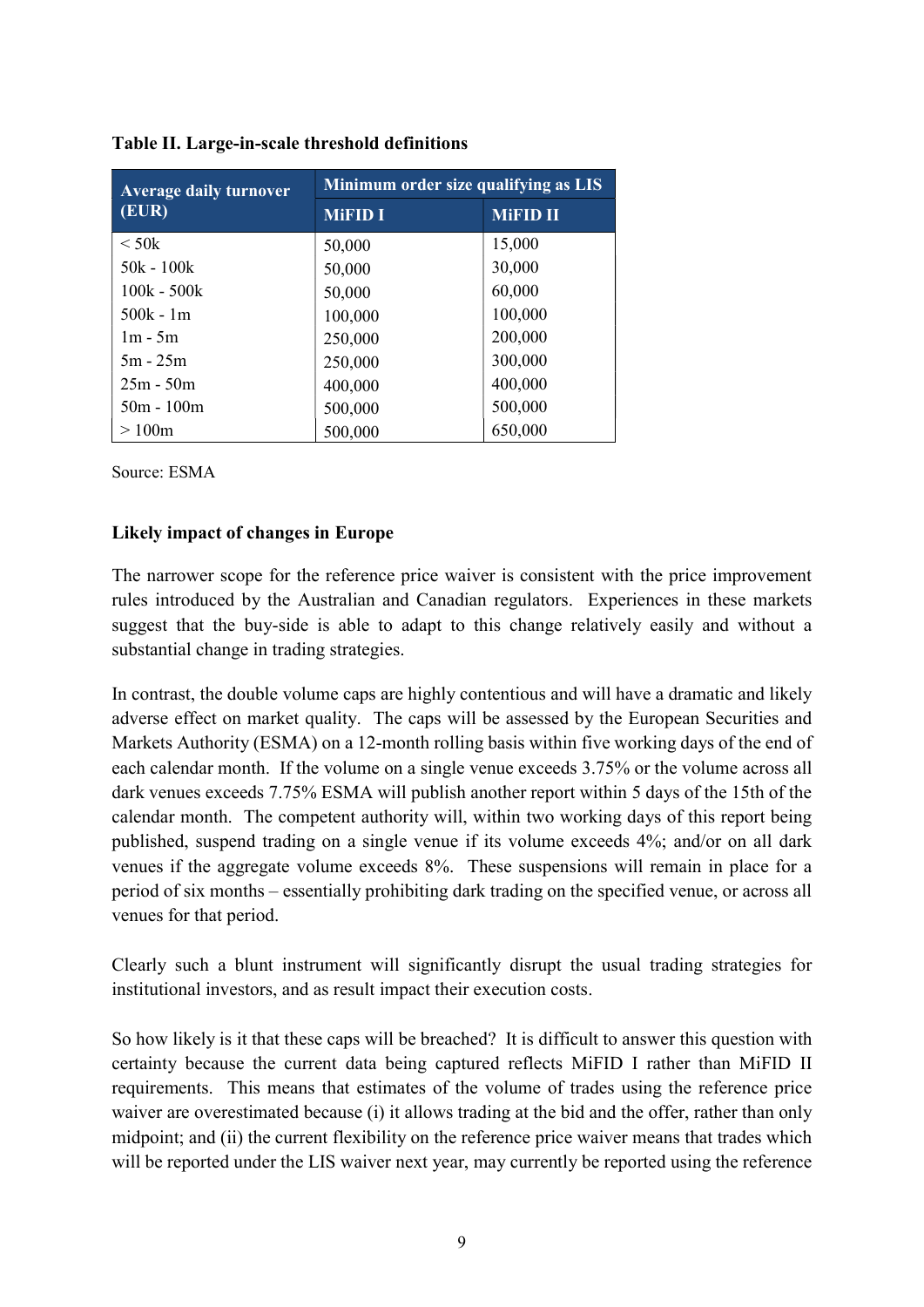price waiver. However, there is unlikely to be any adjustment for these data problems when ESMA calculate the caps on day one of the MiFID II implementation.

Overlooking these data issues, a November 2015 report by the London Stock Exchange indicates that trading in 100% of FTSE 100 stocks and approximately 80% of stocks in other major European indices currently exceed the  $8\%$  aggregate cap.<sup>17</sup> Analysis by Credit Suisse, which strips-out trades that qualify for the LIS waiver, shows that over the period January to March 2016, a little over 60% of FTSE 100 and FTSE 250 stocks exceed the 8% cap. These results show that unless there is a change in dark trading volumes over the remainder of 2017, the majority of liquid stocks will be prohibited from trading in the dark under the reference price or negotiated price waiver. However, it is unlikely that any single venue will exceed the 4% cap, and it is expected that individual venues will manage the activity executed on their venues to ensure that the do not become subject to a six month shut-down.

Brokerage firm ITG, has investigated how such a prohibition on dark trading may impact different types of algorithmic trading strategies. Four strategies were examined: scheduled (e.g. TWAP, VWAP and participation), dark liquidity seeking, implementation shortfall and liquidity seeking. Unsurprisingly dark liquidity seeking strategies had the highest use of dark at around 62% and a further 18% dark LIS. However, all strategies used non-trivial levels of dark trading. Scheduled algos had the lowest usage at 22% dark and 2% dark LIS. The use of dark was not related to parent order size, but instead was related to execution style. The ITG analysis shows a clear link between parent order size order and the use of LIS. A significant fraction (between 20% and 31% depending on strategy), of all parent orders were too small to qualify for the LIS waiver. Therefore, when the caps are implemented in 2018, the trading strategies of many buy-side firms will be need to be radically altered.<sup>18</sup>

There continues to be considerable uncertainty about how brokers will transition away from BCNs to either MTFs or SIs. It seems unlikely many brokers will convert their pools to MTFs due to the costs and resulting loss of control over who has access to orders and how orders are matched. However, the SI regime only allows matching client orders against internal orders and not client-to-client executions. Nevertheless, the SI regime provides considerable scope for banks and proprietary trading firms to offer significant liquidity to their customers. The regime also fits well with the business models of HFT firms, enabling them to offer public quotes for small sizes, and bespoke quotes on larger sizes where they have discretion over the order flow. It is likely that SIs will become an important destination for smart order routers. Unlike RMs and MTFs, SIs will be allowed to trade in price increments smaller than the harmonised minimum tick size schedule. Evidence from the U.S. suggests that this pricing flexibility will place SIs at an advantage, particularly in stocks whose spreads are constrained by the minimum tick size.<sup>19</sup>

<sup>-</sup><sup>17</sup> See LSE presentation, Transparency for equity instruments, November 2015.

<sup>18</sup> See https://www.itg.com/thinking-article/mifid-2-impact-dark-caps-algorithmic-trading-strategies/ for further details of this analysis.

<sup>&</sup>lt;sup>19</sup> See Kwan, Masulis and McInish (2015).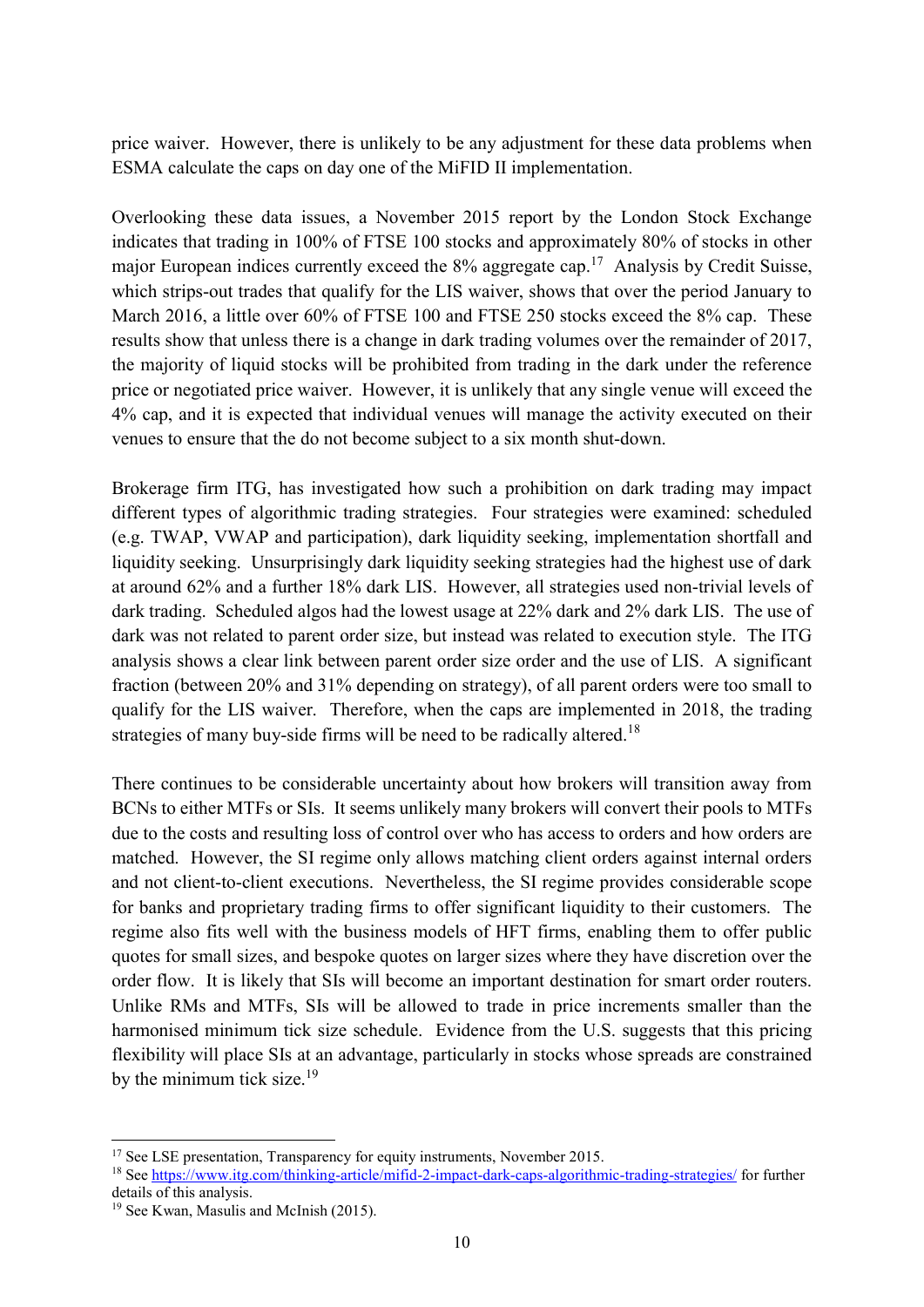Rosenblatt Securities estimate that SIs currently account for a little over 1% of consolidated volume. However, it is anticipated that this number will grow as BCNs transition to SIs, and new SIs are established over the remainder of 2017.

Concerns have been raised by ESMA about the potential creation of networks of interconnected SIs. ESMA suggests that such networks are inconsistent with the spirit of MiFID II.<sup>20</sup> It is unclear at this stage, how this will play out. However, it is clear that "SIs may undertake matched principal trading only on an occasional basis<sup>"21</sup> and therefore any such networks would not be able to facilitate matched principal trading, or other types of back-to-back transactions.

## How is Europe responding to MiFID double caps?

The previous section highlights the dramatic impact that the double caps will have on the European markets. The threat of the double caps has focussed everyone's attention on finding alternative trading strategies. A recent survey by Liquidnet indicates that 40% of 53 Europeanbased Global Heads of Dealing intend to increase their use of LIS waiver post-MiFID II.<sup>22</sup> Therefore, it is not surprising that numerous participants in the market have responded with a range initiatives aimed at catering to the needs of the buy-side in the presence of the restrictions on dark trading that will take effect in January 2018.

These initiatives can be divided into three categories: new LIS venues, new or modified order types to facilitate LIS trades on exchanges, and high frequency and intraday auctions. Table III provides a summary of these initiatives.

<sup>-</sup> $20$  A copy of a letter sent from ESMA to the European Commission on 1 February 2017 is available at: https://www.esma.europa.eu/press-news/esma-news/esma-writes-european-commission-mifid-ii-systematicinternalisers-operating

 $21$  European Commission Delegated Regulation on 25 April 2016.

 $22$  Liquidnet, The New Dark Age: A recalibration of European Dark Trading.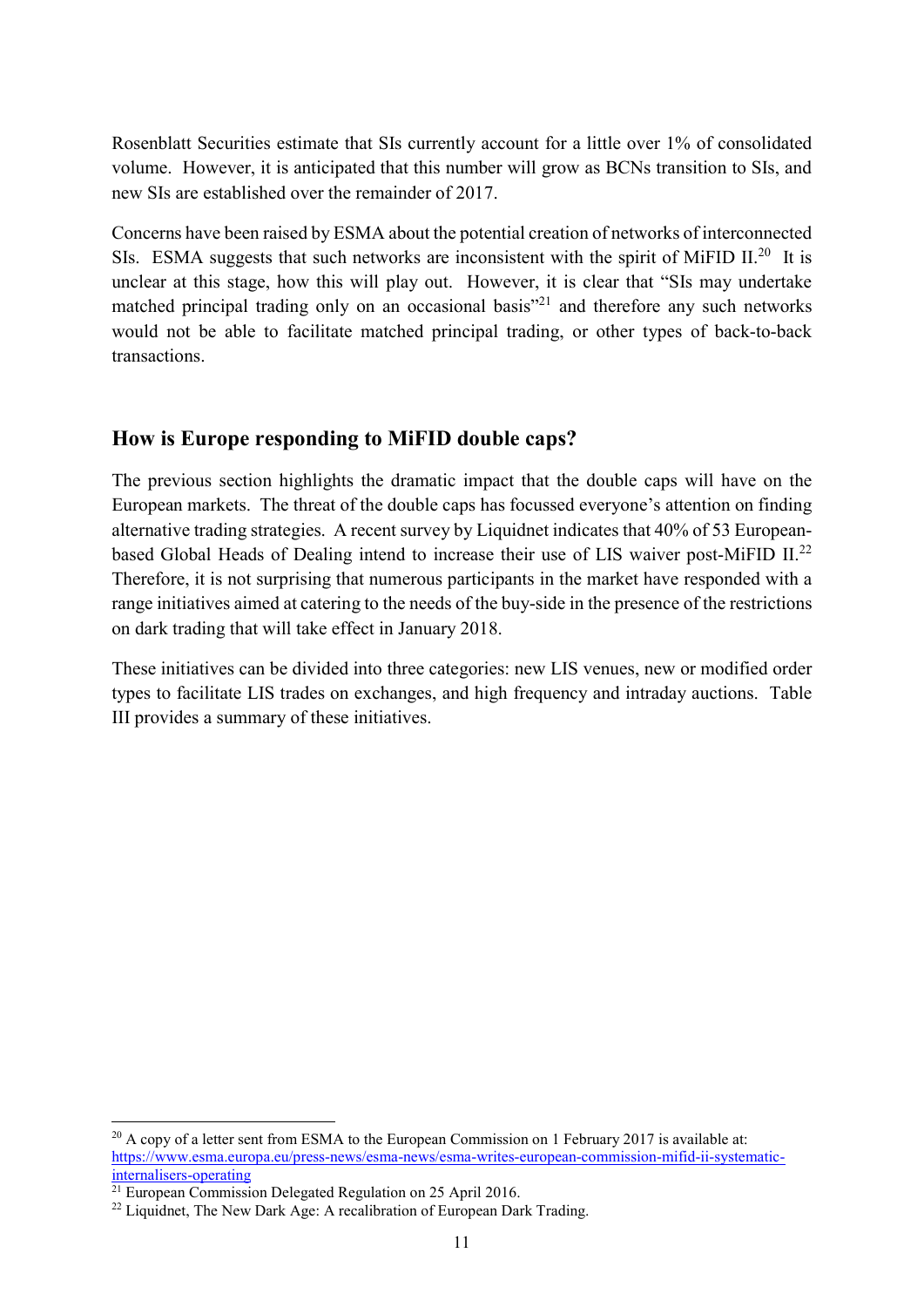| Initiative                                                                                                             | <b>Launch</b> date                                                                                                                                        | <b>Parties involved</b>                                                                                                                  | <b>Trading mechanism</b>                                                                                                                                                                                                                              | <b>Users</b>                                                                                                                                                                 | <b>Trading volume</b>                                                            | Average trade size             |
|------------------------------------------------------------------------------------------------------------------------|-----------------------------------------------------------------------------------------------------------------------------------------------------------|------------------------------------------------------------------------------------------------------------------------------------------|-------------------------------------------------------------------------------------------------------------------------------------------------------------------------------------------------------------------------------------------------------|------------------------------------------------------------------------------------------------------------------------------------------------------------------------------|----------------------------------------------------------------------------------|--------------------------------|
| <b>New LIS venues</b>                                                                                                  |                                                                                                                                                           |                                                                                                                                          |                                                                                                                                                                                                                                                       |                                                                                                                                                                              |                                                                                  |                                |
| Turquoise Plato Block<br>Discovery                                                                                     | October<br>2014<br>as<br>Block<br>Turquoise<br>Discovery. Renamed<br>following cooperation<br>agreement with Plato<br>Partnership<br>in<br>September 2016 | Turquoise (majority<br>owned by LSE) and<br>Partnership<br>Plato<br>(not-for-profit<br>consortium<br>comprising buy and<br>sell side)    | Conditional order service aimed at<br>trading larger blocks. Interacts<br>with Plato Uncross and matches<br>conditional orders at randomised<br>intervals. Includes size priority in<br>the matching logic and user<br>defined minimum execution size | As at November 2016, 23<br>sell-side<br>firms offer<br>access.<br>As of March 2017, the<br>Plato<br>Partnership<br>included 15 large buy-<br>and sell-side firms.            | ADV in February<br>2017: €119m<br>(E13.2b)<br>matched<br>since launch in 2014)   | For February 2017:<br>€768,783 |
| <b>BATS LIS</b>                                                                                                        | December 2016 for<br>sell-side. March 2017<br>for buy-side.                                                                                               | Partnership b/n BATS<br>Europe and US-based<br><b>BIDS</b><br>Trading<br>(operator of broker-<br>sponsored<br>block<br>trading facility) | An IOI negotiation and execution<br>platform. Platform interacts with<br>buy-side and sell-side to firm up<br>IOI. Sell-side and buy-side can<br>send IOIs.<br>Must meet LIS<br>thresholds.                                                           | As at March 2017, 14<br>Direct LIS Brokers and<br>19 Designated Broker<br>(i.e. has an agreement<br>with a Buy Side firm to<br>offer execution<br>and<br>clearing services). | ADV in week ending<br>17 March €22.96m                                           | n/a                            |
| <b>Euronext Block</b><br>(will replace Smartpool,<br>Euronext's existing dark<br>pool aimed at smaller<br>dark trades) | Scheduled: mid-2017<br>(pending approval)                                                                                                                 | US-<br>Euronext<br>and<br>based Fintech AX<br>Trading                                                                                    | Will accept firm and conditional<br>orders that meet LIS threshold,<br>using an auction-style algorithm to<br>match orders on a pro-rata basis.<br>Users may send IOIs, with users<br>controlling<br>content<br>and<br>distribution                   | Available to all Euronext<br>users.                                                                                                                                          | Not yet operating                                                                | Not yet operating              |
| New or modified LIS order types on exchanges                                                                           |                                                                                                                                                           |                                                                                                                                          |                                                                                                                                                                                                                                                       |                                                                                                                                                                              |                                                                                  |                                |
| LIS on SETS                                                                                                            | November 2015                                                                                                                                             | <b>LSE</b>                                                                                                                               | Hidden orders that exceed LIS<br>thresholds interact with lit and<br>dark contra liquidity. Qualifies for<br>LIS waiver                                                                                                                               | n/a                                                                                                                                                                          | Total value traded for<br>first four months of<br>2016 approx. $£200$<br>million | n/a                            |
| DB Volume Discovery<br>orders                                                                                          | Launched<br>December<br>2015                                                                                                                              | Deutsche Börse                                                                                                                           | Enhanced iceberg order allowing<br>block execution within lit book.<br>Hidden part of iceberg executed<br>against volume discovery orders at<br>midpoint of book.<br>Optional<br>executable<br>minimum<br>size.<br>Qualifies for LIS waiver.          | n/a                                                                                                                                                                          | n/a                                                                              | n/a                            |
| Euronext hidden<br>and<br>enhanced icebergs                                                                            | Late 2016                                                                                                                                                 | Euronext                                                                                                                                 | Similar to DB Volume Discovery<br>Orders. Allows size of "peak" to<br>be randomised. Qualifies for LIS<br>waiver.                                                                                                                                     | n/a                                                                                                                                                                          | n/a                                                                              | n/a                            |

# Table III. New initiatives to avoid impact of trading restrictions imposed by double caps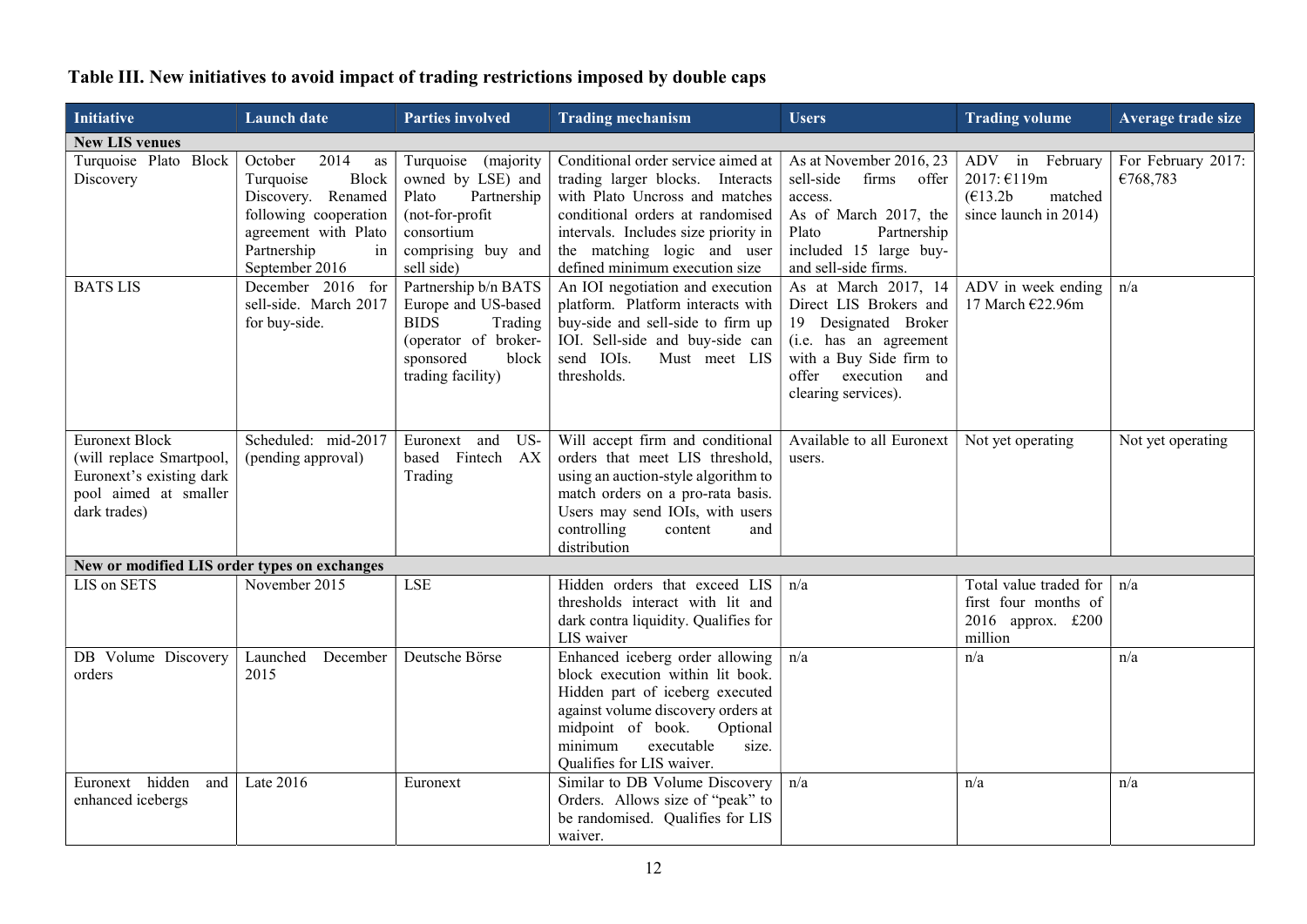| High frequency and intraday auctions |                      |                    |                                                                                                                                                                                                                                                                                                                                                                                         |                                                                  |                                                             |                              |
|--------------------------------------|----------------------|--------------------|-----------------------------------------------------------------------------------------------------------------------------------------------------------------------------------------------------------------------------------------------------------------------------------------------------------------------------------------------------------------------------------------|------------------------------------------------------------------|-------------------------------------------------------------|------------------------------|
| BATS Europe periodic  <br>auctions   | October 2015         | <b>BATS</b> Europe | Executions<br>pre-trade<br>are<br>but display only<br>transparent<br>indicative price and volume.<br>Randomised intraday auctions<br>with prices set $b/n$<br>EBBO.<br>Minimum order size $\epsilon$ 3,000.<br>Allocations on price-size-time-<br>priority.                                                                                                                             | As at November 2016, 12<br>brokers<br>participating<br>regularly | ADV in January<br>$2017: \text{\textsterling}1,6245,554$    | For January 2017:<br>€13,563 |
| Nasdaq<br>Auction-on-<br>Demand      | Scheduled: June 2017 | Nasdaq             | pre-trade  <br>Executions<br>are<br>transparent but display only<br>indicative price and volume.<br>Auctions are triggered on demand<br>by crossing orders. Auction will<br>uncross at the price within PBBO<br>maximises<br>which<br>volume.<br>Allocations on broker-size-time<br>priority. Users can set minimum<br>execution size. Speed bump on<br>cancellations and modifications | n/a                                                              | Not yet operating                                           | Not yet operating            |
| LSE intraday auction                 | March 2016           | <b>LSE</b>         | Executions<br>pre-trade $n/a$<br>are<br>transparent but display only<br>indicative price and volume.<br>Auction occurs over two minute<br>window at midday                                                                                                                                                                                                                              |                                                                  | £5 million per day<br>during first 2 weeks of<br>operations | £20,900                      |

Source: ITG Building Blocks of the Future, Rosenblatt Securities, Turquoise and exchange websites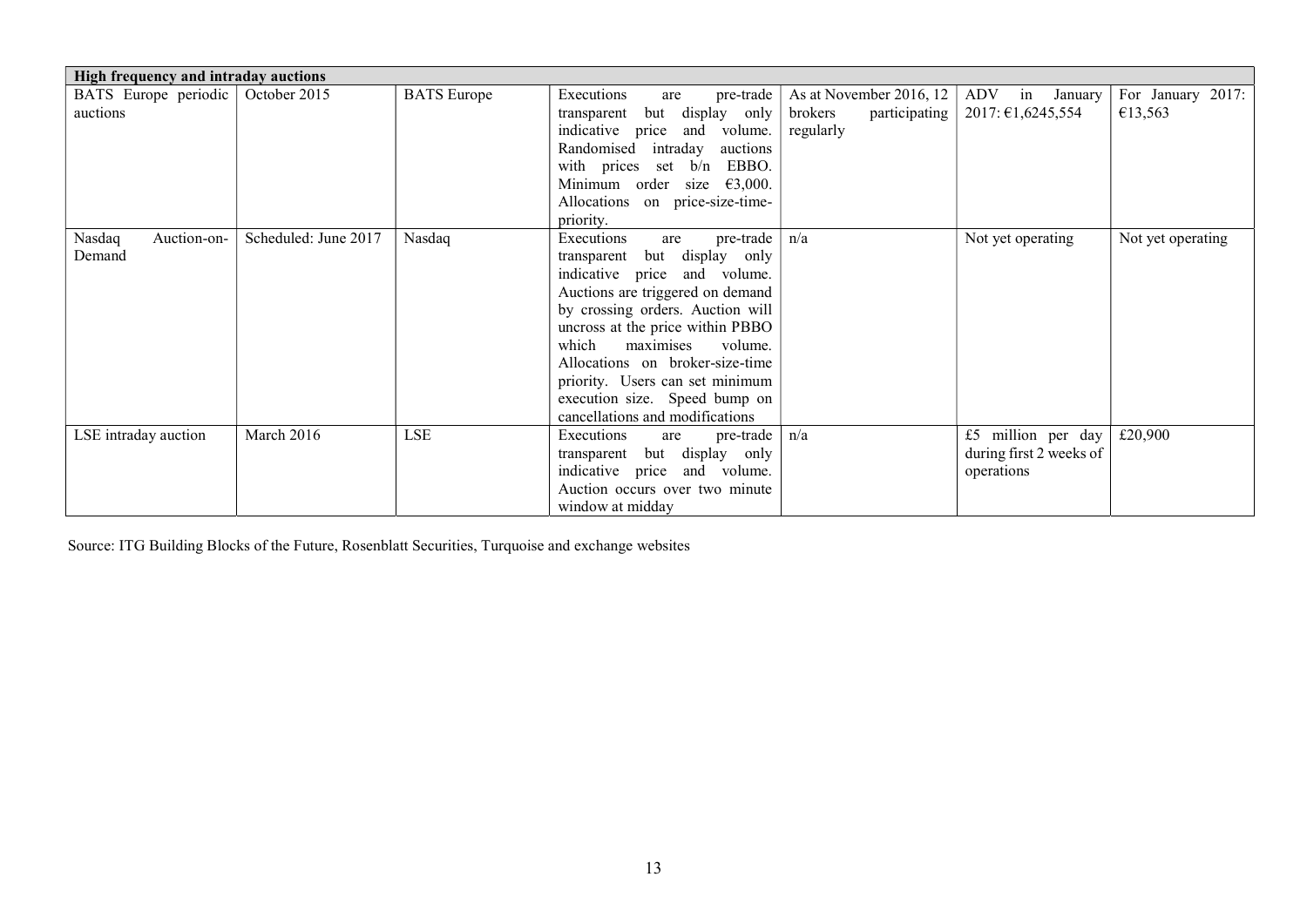#### New LIS venues

Three new LIS venues have been established: Turquoise Plato Block Discovery (TPBD), BATS LIS and Euronext Block. TPBD is a partnership between the LSE's Turquoise and the Plato Partnership, a not-for-profit consortium of large buy- and sell-side firms. BATS LIS is a partnership between BATS and US-based BIDS Trading who operates a broker-sponsored block facility in the US. Euronext Block is a partnership between Euronext and US-based Fintech, AX Trading. The common feature among these new venues is the use of conditional order types. Conditional orders allow investors to rest large undisplayed orders while simultaneously working these orders via algorithms. If a block match is found for the large conditional order, investors are asked to "firm-up" their conditional interest. It is critical that orders do not "fade" or "back-away" at this point. TPBD and BATS LIS actively monitor investor behaviour to limit the likelihood of fade. Euronext Block will adopt an auction-style algorithm to match orders on a pro-rata basis. The use of minimum execution sizes also helps to reduce these risks. These conditional order types appropriately reward traders that are willing to offer large size to the market by allowing them to firm-up their interest without the risk of other investors stepping-ahead of, or anticipating their order flow.

These new venues supplement existing venues aimed at facilitating block trading, namely Liquidnet Negotiation, Liquidnet H20 and SIX Swiss Dark. Each of these venues exhibits average trade sizes substantially above the LIS-waiver thresholds. In January 2017, average trade sizes for these venues were  $\epsilon$ 1,227,784,  $\epsilon$ 466,283 and  $\epsilon$ 136,131 respectively (Rosenblatt Securities). The average trade size for TPBD in February 2017 was  $\epsilon$ 768,783 (Turquoise). Figure 2 reports that these block venues have exhibited considerable growth in market share since mid-2012, with the growth accelerating since mid-2015. This growth may be indicative of an emerging trend toward block trades. However, the growth comes off a very low base so should be interpreted with caution given that these venues account for just under 0.6% of market share.



Figure 2. Estimated market share of block venues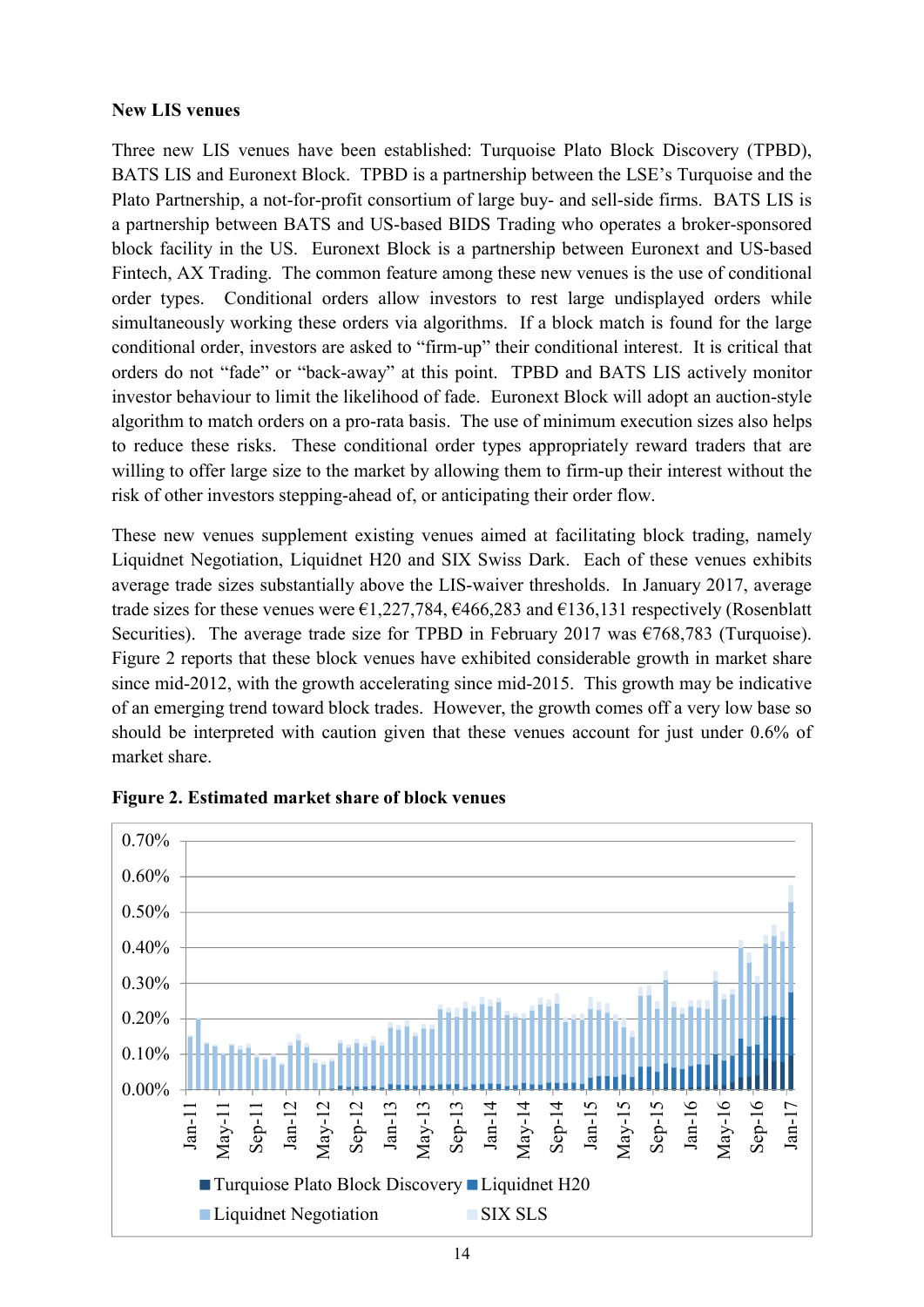Source: Rosenblatt Securities

Each new venue requires new connections for the sell-side and/or the buy-side. At a time when technology budgets are heavily tilted toward MiFID II compliance issues, new venues will need to provide a compelling case as to why firms should connect to another LIS venue.

#### New or modified order types to facilitate LIS trades on exchanges

The LIS waiver has been built into the order books at LSE, BATS Chi-X, Nasdaq and Deutsche Börse for some time. These order types can be placed via DMA, so the buy-side do not need to wait for brokers to connect to these venues. A key feature of the LIS order type is that the order can remain hidden even if partial executions reduce the order size below the LIS threshold. Despite these features, the buy-side has been somewhat reluctant to use these order types due to the fact that their orders will be exposed to all types of liquidity on an exchange, and may therefore be detectable by other traders using order anticipation strategies. Typically, the buy-side are more comfortable resting displayed orders in venues where they will only encounter natural liquidity.

Over the last 18 months, exchanges have introduced new functionality to these order types to reduce the likelihood of the orders being detected. For example, in November 2015, the LSE introduced a Midpoint Pegged Order which allows users to define a minimum execution size. It also allows users to pause executions if the price deviates from a specified range. In December 2015, Deutsche Börse launched Volume Discovery Orders. These are enhanced iceberg orders that allow the hidden part of the iceberg to be executed against volume discovery orders at the midpoint of the order book. This order type also features a user-defined minimum execution size.

Importantly these order types qualify for the LIS waiver, and therefore do not contribute to the double cap volume calculations.

#### High frequency and intraday auctions

The third type of initiative, high frequency and intraday auctions, does not rely on the LIS waiver, but instead seeks to provide an alternative approach to trading in a pre-trade transparent setting. Orders submitted to the auctions remain hidden, but when an auction becomes possible indicative prices and volumes will be displayed ensuring that they qualify as pre-trade transparent venues. These types of auctions reduce the advantages of being fast, and reduce the risk of orders being picked-off by high frequency traders because individual orders are not revealed.<sup>23</sup>

In October 2015, BATS Europe introduced randomised, high frequency intraday auctions with prices set between the European Best Bid and Offer (EBBO). Allocations are made on a pricesize-priority basis therefore encouraging larger executions. The auction requires a minimum

<sup>-</sup><sup>23</sup> Budish, Cramton and Shim (2015) provide theoretical support for the use of high frequency batch auctions to enhance market quality.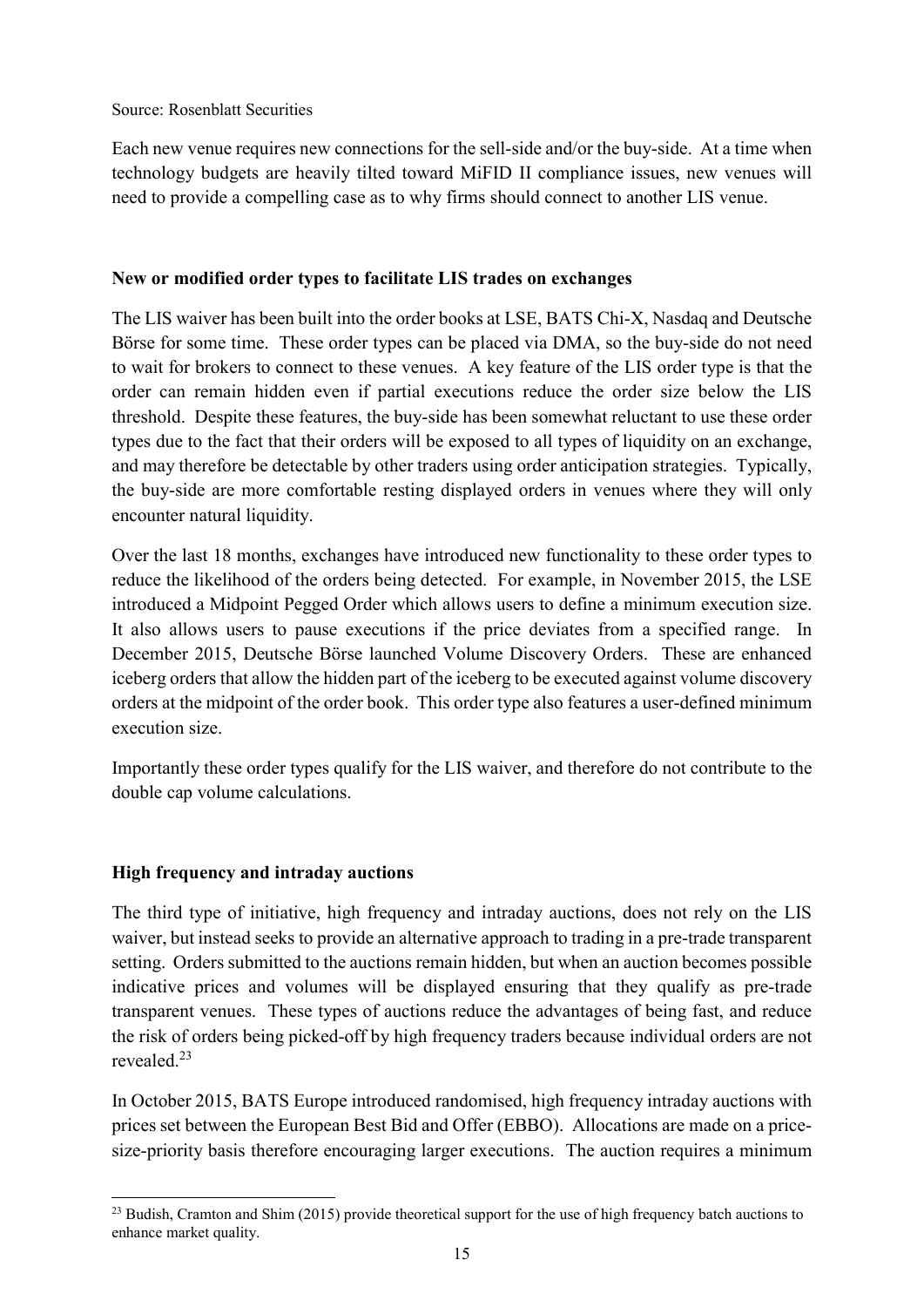execution size of  $\epsilon$ 3,000, and larger minimum acceptable sizes may also be set by the user. Early indications are positive, with an average daily volume traded in January 2017 of  $\epsilon$ 16.4m and an average trade size  $\epsilon$ 13,563, well above the average lit execution size over the same month of €5,639 (Rosenblatt Securities).

Nasdaq plans to introduce its own high frequency auction in June 2017. These auctions will occur on demand, when two orders can be matched, but randomisation will also be introduced into this matching process. A speed bump on cancellations and modifications will also reduce the risk of gaming. Orders will be matched on broker-size-time priority, which makes this venue suitable for internal crosses. Nasdaq plans to allow users to specify a minimum executable size.

The LSE launched a single midday auction in March 2016. The motivation for this auction is to provide an additional point in time during the day (in addition to the opening and closing auction) where liquidity can be concentrated. During the first two weeks after launch the auction attracted approximate £5 million per day with an average trade size of £20,900.

Although new connections are not typically required to access these auction mechanisms, significant testing and technology effort is essential. This means the buy-side and sell-side again need to make choices about the allocation of scare technology budgets across the range new trading mechanisms available to them.

Given these auction mechanisms are pre-trade transparent they do not contribute to the double caps.

Closing auctions, which currently account for 15% to 20% of consolidated volume, may also become more attractive in stocks where the double caps take effect in 2018.

#### New challenges still to be addressed

While these new initiatives create new opportunities for the buy-side, they also bring with them new challenges. A proliferation of new venues will further fragment the market. This is particularly problematic for the block market as the probability of execution is already low, and further fragmentation will make it increasingly difficult for investors to find natural counterparties. It is likely that block aggregation services will be required to help solve this problem. The buy-side and sell-side will be forced to make judgements about which venues, trading mechanisms and order types are likely to be successful, in order to make decisions about where to allocate their scare technology resources. Early movers will to be at an advantage if they are able to demonstrate successful trading outcomes before more new venues are established. Demonstrating the value of a new venue will require significant data interrogation and analysis.

As attention (and activity) shifts to block trades, the buy- and sell-side need to give consideration to how to appropriately measure execution quality. The tools and techniques used to evaluate algorithmic trading strategies may not be directly transferable to block executions. It is unclear what the appropriate benchmark should be for blocks, particularly given that the probability of failing to execute is likely to be high. What is the appropriate way to measure this opportunity cost? And how should this cost be compared against an order that is split into multiple child orders?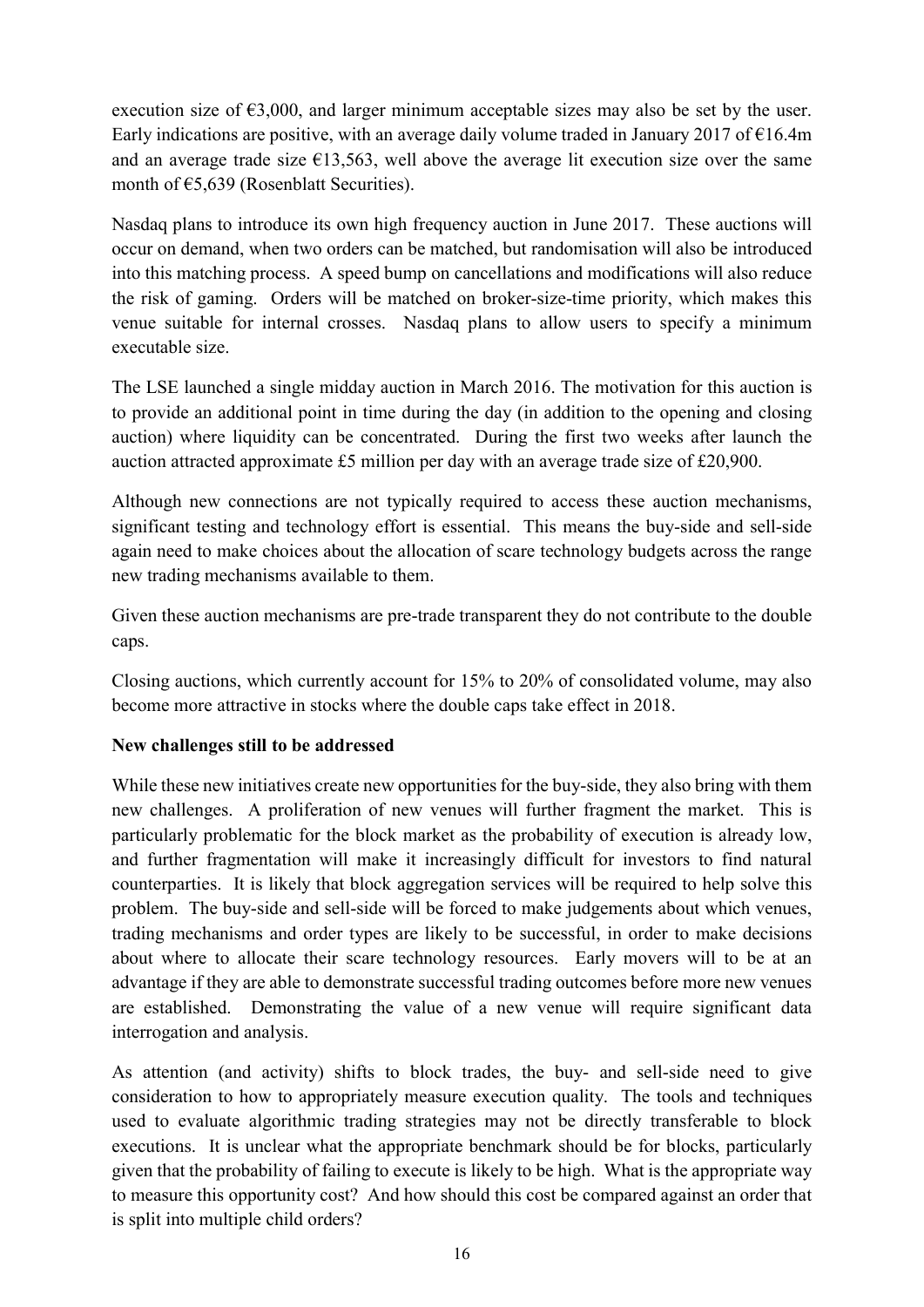Quantifying the cost/benefit trade-off of a block fill against an order worked across multiple days and venues will be a challenge that needs to be addressed quickly, if block trading grows to anticipated levels.

To date there has been little innovation in the mechanisms used to price blocks, with venues typically relying on reference pricing or negotiation. However, volume discovery should also influence price discovery – therefore new pricing tools may emerge.

## Looking forward

What should the buy-side do to be ready for MiFID II?

First, they should be acutely aware that trading behaviour during the 12 months prior to January 2018 will determine whether or not the double caps are reached. If the caps are reached dark trading will be shut down for at least six months. Therefore, where possible traders should look for execution opportunities which do not rely on the reference price and negotiated trade waivers. If trades are eligible for the LIS or order management facility waiver then these waivers should be utilised. Careful monitoring of changes in behaviour and the level of activity under each waiver over the remainder of this calendar year will help to inform the buy-side and sell-side about what to expect on January 1, 2018.

Second, the buy-side should carefully evaluate the merits of new venues and new order types to ensure that they understand the costs and benefits of these new trading options, and the extent to which they assist in sourcing liquidity and minimising information leakage. There is a great deal of uncertainty about how to best evaluate the merits of block vs. non-block executions, so new evaluation tools will need to be developed. Further, given the potential fragmentation of block trades across multiple venues, choices will need to be made about how to optimally set the minimum execution sizes and resting times in a specified venue to achieve the best possible trading outcomes. While data analytics will be able to assist with this task, there is likely to be considerable trial-and-error involved as the new venues evolve over time.

Third, the buy-side should begin to have conversations with the sell-side about how algorithms and smart order routers will be adjusted when dark trading is shut down in certain stocks. In stocks where dark trading is banned, new approaches to liquidity sourcing will need to be developed. Historical trading data is unlikely to be helpful in making these changes. Instead, attempts to anticipate and model changes in behaviour by different types of traders/investors may be informative.

Finally, MiFID II will provide a wealth of new data which will assist with evaluation of trading outcomes. The buy-side should consider the most effective ways to exploit these data to their advantage.